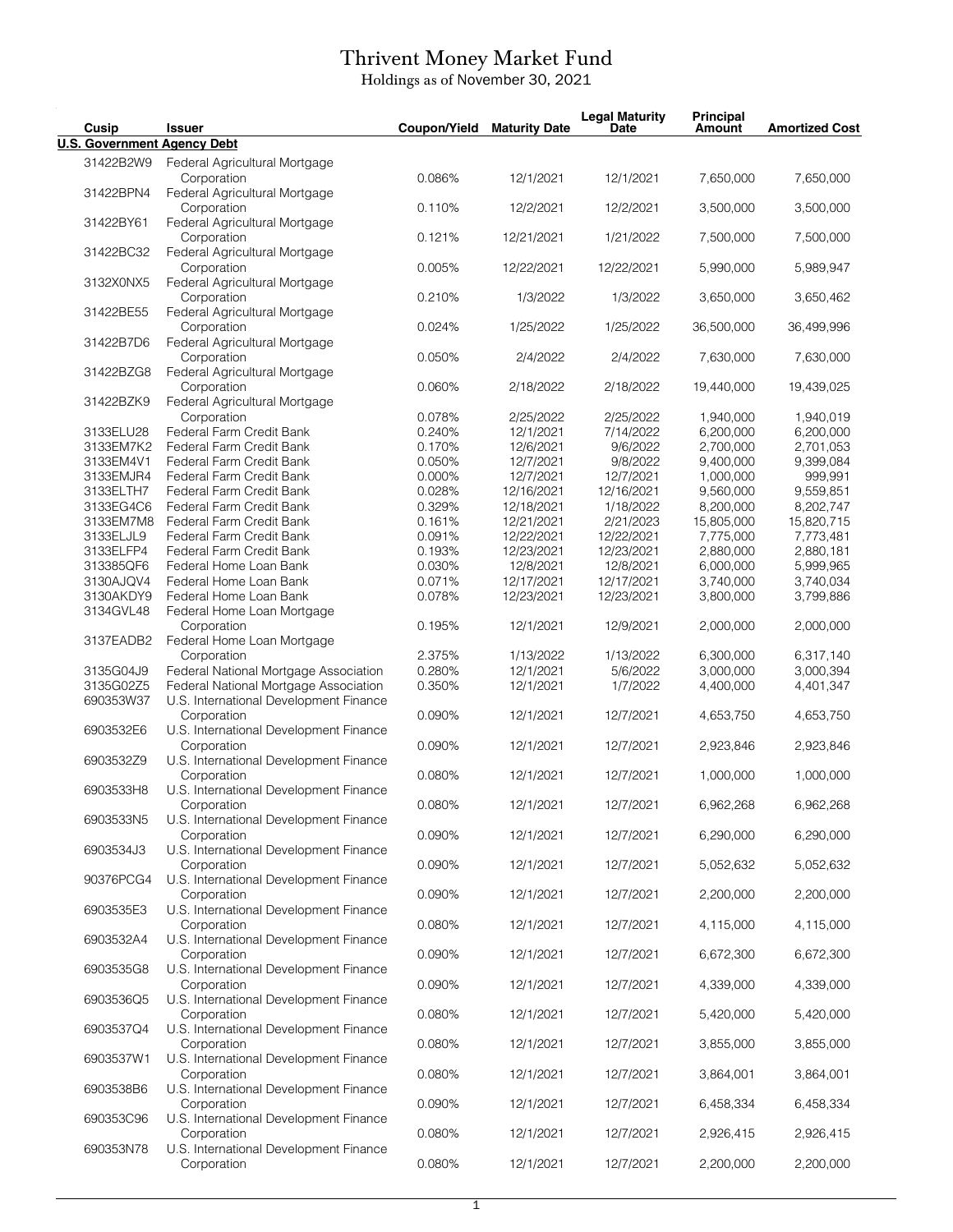## Thrivent Money Market Fund

Holdings as of November 30, 2021

| Cusip                     | <b>Issuer</b>                                         | Coupon/Yield | <b>Maturity Date</b> | <b>Legal Maturity</b><br><b>Date</b> | <b>Principal</b><br><b>Amount</b> | <b>Amortized Cost</b> |
|---------------------------|-------------------------------------------------------|--------------|----------------------|--------------------------------------|-----------------------------------|-----------------------|
|                           | U.S. Government Agency Debt - continued               |              |                      |                                      |                                   |                       |
| 690353P84                 | U.S. International Development Finance<br>Corporation | 0.080%       | 12/1/2021            | 12/7/2021                            | 4,451,887                         | 4,451,887             |
| 6903536H5                 | U.S. International Development Finance<br>Corporation | 0.080%       | 12/1/2021            | 12/7/2021                            | 5,750,000                         | 5,750,001             |
| 690353T23                 | U.S. International Development Finance<br>Corporation | 0.080%       | 12/1/2021            | 12/7/2021                            | 2,250,000                         | 2,250,000             |
| 690353QZ3                 | U.S. International Development Finance<br>Corporation | 0.080%       | 12/1/2021            | 12/7/2021                            | 1,947,368                         | 1,947,369             |
| 690353T80                 | U.S. International Development Finance<br>Corporation | 0.090%       | 12/1/2021            | 12/7/2021                            | 5,467,140                         | 5,467,140             |
| 690353W94                 | U.S. International Development Finance<br>Corporation | 0.090%       | 12/1/2021            | 12/7/2021                            | 4,078,660                         | 4,078,660             |
| 690353X51                 | U.S. International Development Finance                |              |                      |                                      |                                   |                       |
| 690353XK8                 | Corporation<br>U.S. International Development Finance | 0.090%       | 12/1/2021            | 12/7/2021                            | 3,530,556                         | 3,530,556             |
| 690353YY7                 | Corporation<br>U.S. International Development Finance | 0.090%       | 12/1/2021            | 12/7/2021                            | 4,822,200                         | 4,822,200             |
| 690353Z59                 | Corporation<br>U.S. International Development Finance | 0.090%       | 12/1/2021            | 12/7/2021                            | 3,375,540                         | 3,375,540             |
| 690353Z83                 | Corporation<br>U.S. International Development Finance | 0.090%       | 12/1/2021            | 12/7/2021                            | 5,484,496                         | 5,484,496             |
| 690353ZP5                 | Corporation<br>U.S. International Development Finance | 0.080%       | 12/1/2021            | 12/7/2021                            | 3,045,108                         | 3,045,108             |
| 6903534U8                 | Corporation<br>U.S. International Development Finance | 0.090%       | 12/1/2021            | 12/7/2021                            | 3,110,319                         | 3,110,319             |
| 90376PAU5                 | Corporation<br>U.S. International Development Finance | 0.090%       | 12/1/2021            | 12/7/2021                            | 5,130,000                         | 5,130,000             |
| 90376PBB6                 | Corporation                                           | 0.080%       | 12/1/2021            | 12/7/2021                            | 9,410,000                         | 9,410,000             |
|                           | U.S. International Development Finance<br>Corporation | 0.080%       | 12/1/2021            | 12/7/2021                            | 1,440,789                         | 1,440,789             |
| 90376PBG5                 | U.S. International Development Finance<br>Corporation | 0.090%       | 12/1/2021            | 12/7/2021                            | 7,610,000                         | 7,610,000             |
| 90376PBJ9                 | U.S. International Development Finance<br>Corporation | 0.090%       | 12/1/2021            | 12/7/2021                            | 2,301,923                         | 2,301,923             |
| 90376PBS9                 | U.S. International Development Finance<br>Corporation | 0.080%       | 12/1/2021            | 12/7/2021                            | 1,714,286                         | 1,714,286             |
| 90376PBX8                 | U.S. International Development Finance<br>Corporation | 0.090%       | 12/1/2021            | 12/7/2021                            | 8,400,000                         | 8,400,000             |
| 690353T98                 | U.S. International Development Finance<br>Corporation | 0.080%       | 12/1/2021            | 12/7/2021                            | 8,720,000                         | 8,720,000             |
| 90376PAA9                 | U.S. International Development Finance<br>Corporation | 0.080%       | 12/1/2021            | 12/7/2021                            | 3,200,000                         | 3,200,000             |
| 90376PAS0                 | U.S. International Development Finance<br>Corporation | 0.080%       | 12/1/2021            | 12/7/2021                            | 3,590,000                         | 3,590,000             |
| 90376PEF4                 | U.S. International Development Finance<br>Corporation | 0.220%       | 4/23/2022            | 4/23/2022                            | 2,800,000                         | 2,800,626             |
|                           |                                                       |              |                      |                                      |                                   |                       |
| <b>U.S. Treasury Debt</b> |                                                       |              |                      |                                      |                                   |                       |
| 9127965G0                 | U.S. Treasury Bills                                   | 0.027%       | 12/2/2021            | 12/2/2021                            | 34,180,000                        | 34,179,974            |
| 912796P52                 | U.S. Treasury Bills                                   | 0.057%       | 12/7/2021            | 12/7/2021                            | 17,450,000                        | 17,449,833            |
| 912796P60                 | U.S. Treasury Bills                                   | 0.059%       | 12/14/2021           | 12/14/2021                           | 30,830,000                        | 30,829,345            |
| 912796J67                 | U.S. Treasury Bills                                   | 0.049%       | 12/16/2021           | 12/16/2021                           | 39,050,000                        | 39,049,210            |
|                           |                                                       |              |                      |                                      |                                   |                       |
| 912796P78                 | U.S. Treasury Bills                                   | 0.099%       | 12/21/2021           | 12/21/2021                           | 20,820,000                        | 20,818,857            |
| 912796J75                 | U.S. Treasury Bills                                   | 0.071%       | 12/23/2021           | 12/23/2021                           | 23,420,000                        | 23,418,977            |
| 912796P86                 | U.S. Treasury Bills                                   | 0.090%       | 12/28/2021           | 12/28/2021                           | 12,650,000                        | 12,649,146            |
| 912796A90                 | U.S. Treasury Bills                                   | 0.078%       | 12/30/2021           | 12/30/2021                           | 36,340,000                        | 36,337,729            |
|                           |                                                       |              |                      |                                      |                                   |                       |
| 912796Y94                 | U.S. Treasury Bills                                   | 0.135%       | 12/31/2021           | 12/31/2021                           | 6,400,000                         | 6,399,280             |
| 912796Q51                 | U.S. Treasury Bills                                   | 0.045%       | 1/4/2022             | 1/4/2022                             | 18,060,000                        | 18,059,232            |
| 912796K65                 | U.S. Treasury Bills                                   | 0.060%       | 1/6/2022             | 1/6/2022                             | 6,350,000                         | 6,349,619             |
| 912796Q69                 | U.S. Treasury Bills                                   | 0.046%       | 1/11/2022            | 1/11/2022                            | 7,210,000                         | 7,209,622             |
| 912796C31                 | U.S. Treasury Bills                                   | 0.055%       | 1/27/2022            | 1/27/2022                            | 6,400,000                         | 6,399,443             |
| 912796K99                 | U.S. Treasury Bills                                   | 0.055%       | 2/3/2022             | 2/3/2022                             | 6,150,000                         | 6,149,399             |
| 912828YZ7                 | U.S. Treasury Notes                                   | 1.625%       | 12/31/2021           | 12/31/2021                           | 6,300,000                         | 6,307,790             |
|                           |                                                       |              |                      |                                      |                                   |                       |